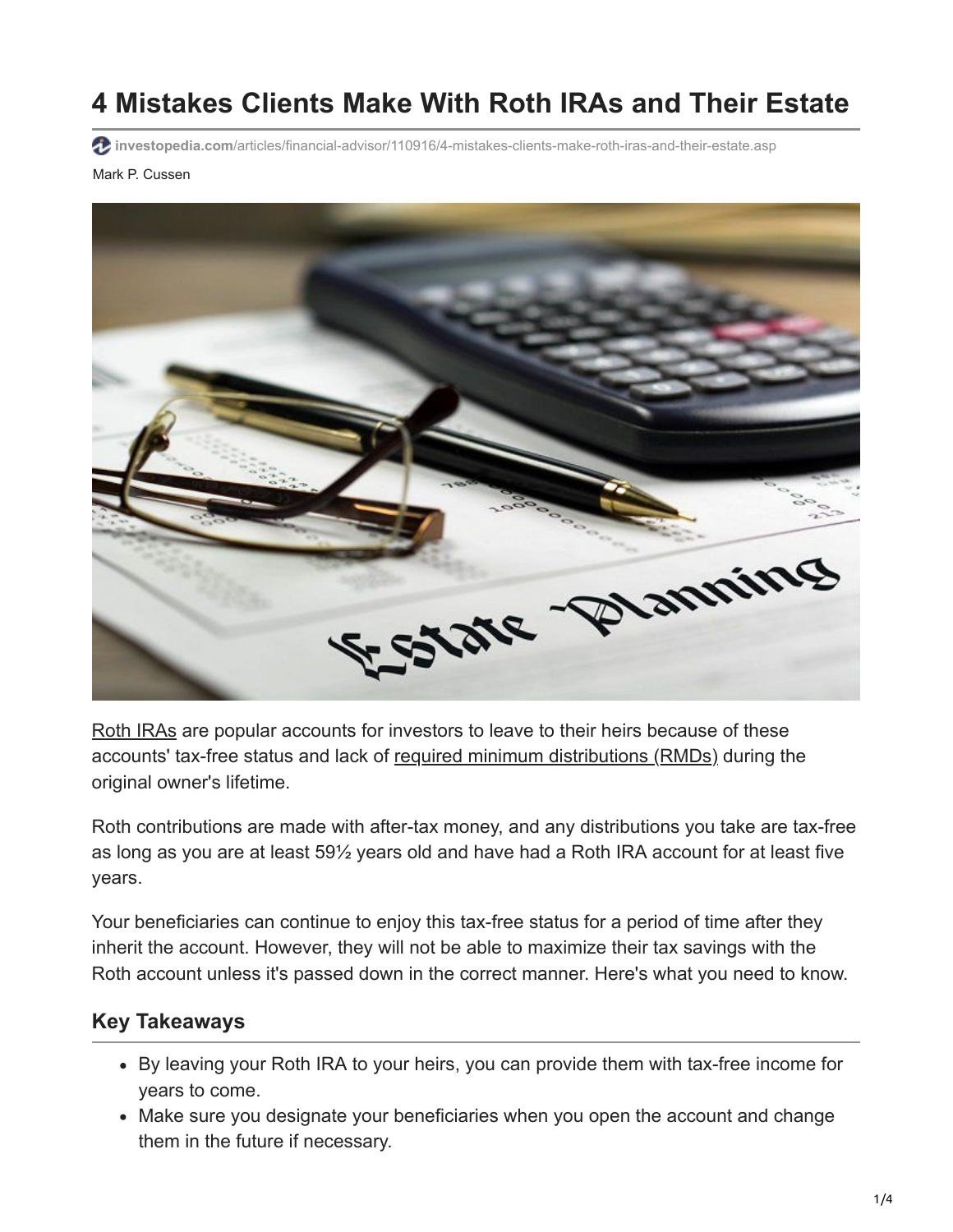• If you're planning to use a trust, consult a financial or legal professional who's familiar with the rules.

# **A Tax-Free Legacy**

Roth IRAs can provide beneficiaries with a lasting, tax-free gift. Scott Sparks, a wealth management advisor with Northwestern Mutual in Denver, Colo., told *The Wall Street Journal*, "from a legacy giving standpoint, it's one of the more beneficial gifts that a person can pass on to the next generation." With that and other advantages for the account holders themselves, it's no wonder that Roth IRAs have become one of the most popular ways to save for retirement.

# **Pitfalls to Avoid**

There are also some potential mistakes you'll need to be aware of and avoid making if your goal is to pass your account down to the next generation. According to financial advisors, the most common errors include the following.

#### **Failing to name a beneficiary**

This is probably the most obvious error that a Roth IRA owner can make. If you don't list a beneficiary, the account transfer may be determined by your will, which can be complicated, costly, and time-consuming. Roth IRA owners should name their beneficiaries as soon as they open the account, and [change them, as needed, in the future.](https://www.investopedia.com/retirement/importance-updating-retirement-account-beneficiaries/)

This will ensure that the money in the account goes to the person for whom it was intended. Most financial institutions have separate Roth IRA beneficiary forms that you'll need to complete.

#### **Choosing the wrong beneficiary**

Married couples usually list each other as the primary beneficiaries of their Roth accounts. When one spouse dies, the other spouse inherits the money. Then it is passed on again to another beneficiary upon the death of the second spouse.

Thanks to the [SECURE Act,](https://www.investopedia.com/secure-act-4688468) most non-spouse beneficiaries can stretch the distributions out over a decade. Certain [eligible designated beneficiaries](https://www.investopedia.com/eligible-designated-beneficiary-definition-5025191) can stretch distributions even further. In addition to surviving spouses, these include disabled or chronically ill individuals, individuals who are not more than 10 years younger than the IRA owner, or a child of the IRA owner who has not reached the age of majority.

Bobbi Bierhals, a partner at the law firm McDermott Will & Emery in Chicago, told *The Wall Street Journal* that "by far the biggest benefits of the Roth IRA after death are tax-free growth in the account and the fact that distributions can be made without income-tax consequences."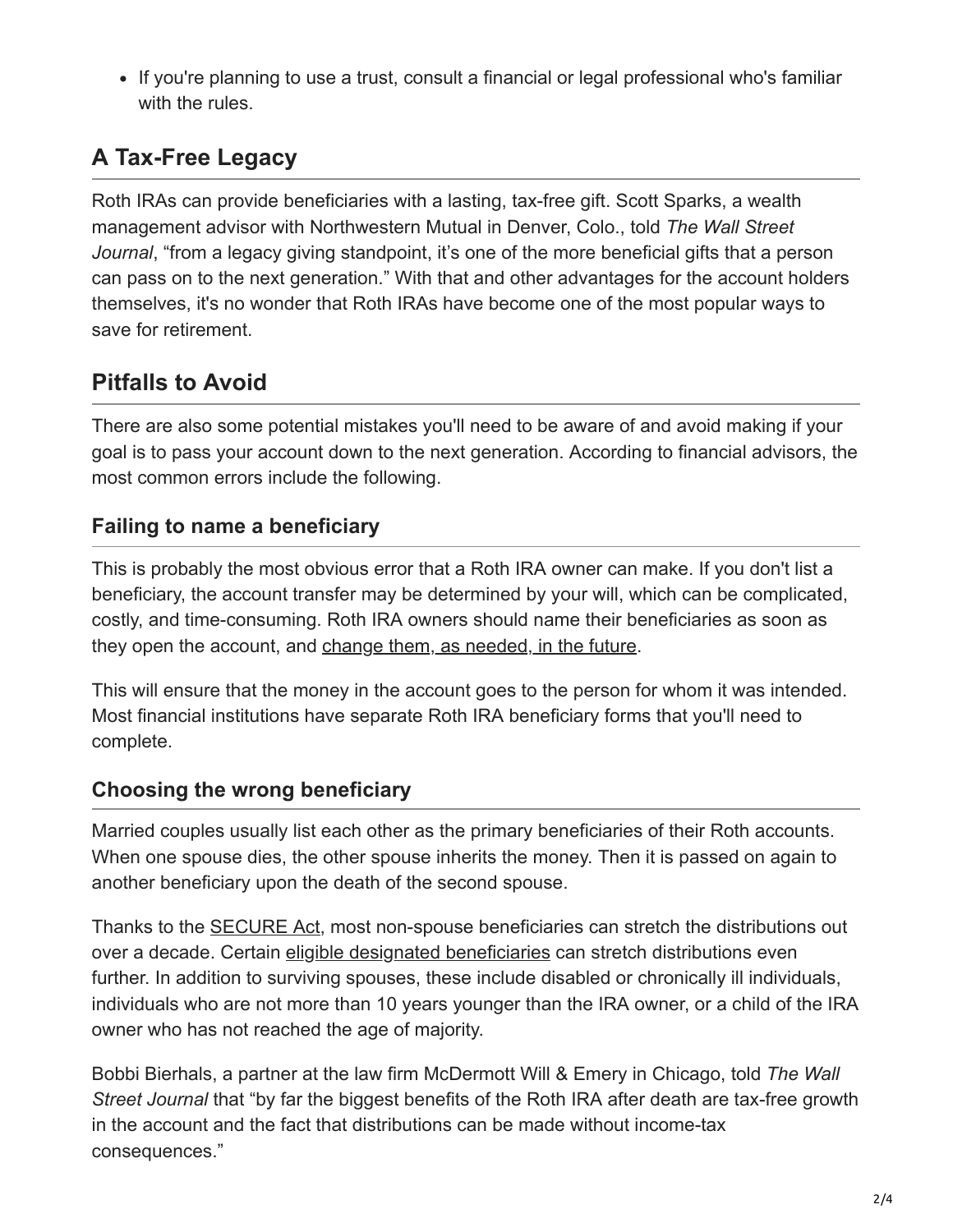However, leaving a Roth to a younger beneficiary may trigger estate or generation-skipping transfer taxes in some cases, so it's worth consulting a financial professional who is familiar with the rules.

#### **Establishing a trust incorrectly**

Pouring your Roth assets into a trust after your death can be a good idea—as long as you've chosen the right type of [trust](https://www.investopedia.com/terms/t/trust.asp) and your beneficiaries are specifically named in the trust. A [conduit trust](https://www.investopedia.com/retirement/designating-trust-as-retirement-beneficiary/) takes out the beneficiary's required minimum distributions (RMDs) each year. With a conduit trust, the individual or entity designated as the trust beneficiary is treated as the direct beneficiary of the Roth IRA.

However, the trust documents need to spell out all of the details pertaining to the distributions and beneficiaries. Otherwise, the IRS may require that the trust disperse all of the income in the account within five years, rather than the typical 10 years. This is another area where seeking professional help is advisable.

Let your beneficiaries know that although you didn't need to take required minimum distributions from your Roth IRA, they will generally have to.

### **Neglecting to take required minimum distributions (RMDs)**

This is a mistake that beneficiaries can often make. Under the SECURE Act rules, most nonspouse beneficiaries have up to 10 years to fully disperse all funds in an inherited Roth IRA. There is no set RMD in any one year for these [designated beneficiaries](https://www.investopedia.com/terms/d/designated-beneficiary.asp), and they may choose the frequency and timing of withdrawals. However, the account must be fully depleted by Dec. 31 of the tenth year following the account holder's death.

For those who fall into any eligible designated beneficiary category mentioned above, RMDs must begin as early as Dec. 31 of the year following the account holder's death. If the beneficiary fails to do this, there can be [substantial tax penalties](https://www.investopedia.com/articles/personal-finance/102815/rules-rmds-ira-beneficiaries.asp) for failing to comply with the RMD rules.

## **What Happens If I Forget to Designate a Beneficiary on My Roth IRA?**

If you fail to designate a beneficiary on your Roth IRA, the probate court will look to the designation in your will. If you do not have a will, state laws will determine the beneficiary of your Roth IRA, typically next of kin.

## **Will I Need to Update My Roth IRA Beneficiary With My Account Custodian After a Divorce?**